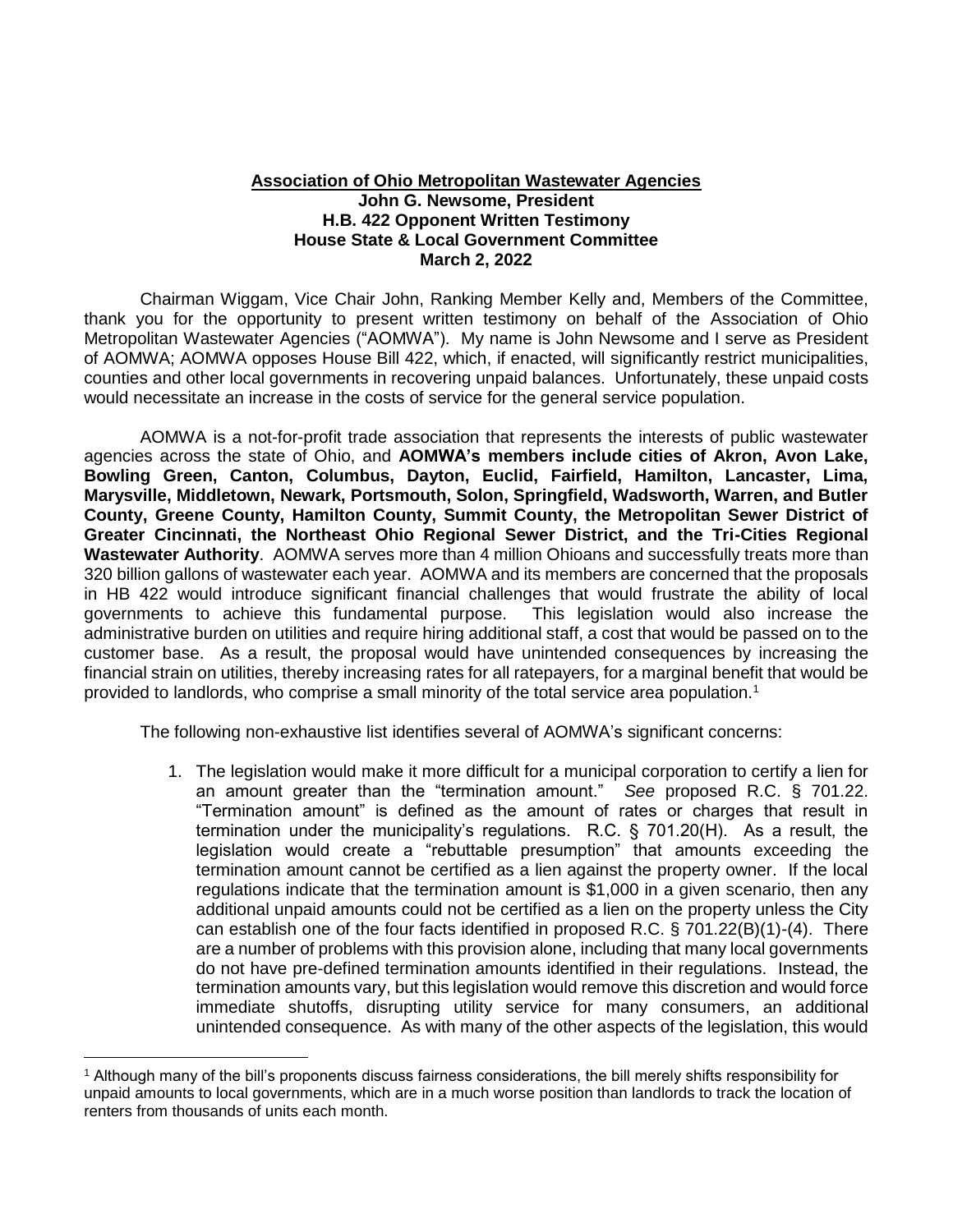lead to an increase in unpaid services by property owners at the expense of utilities and ratepayers.

2. The legislation would also require that municipalities investigate every complaint received in a manner that would again increase administrative requirements and trigger increased costs for the general population. *See* proposed R.C. § 701.26. All complaints would need to be resolved within 10 days, or the municipality would become required to provide updates once every five business days. This provision would apply regardless of the nature or legitimacy of the complaint, and regardless of any change in status, resulting in mandatory "busy work" that would further drive increases in costs for all ratepayers.

This requirement would be duplicative and wasteful because utilities already have their own administrative billing appeals processes. Customers may require that the utility provide a review and decision as to contested bills that can be appealed, initially to a local administrative body. The parallel process would cause confusion.

This language in the proposed R.C. § 701.26 is not limited to billing disputes involving landlord-tenant issues. The only requirement is that the person "believes they have been improperly billed." This requirement would trigger significant expense on the part of the local government—and by extension, the public, for any billing dispute.

3. Any consumer complaining about a billing practice would have the right to force litigation in the Environmental Review Appeals Commission, a specialty environmental tribunal located in Columbus. *See* proposed R.C. § 701.26(C). The consumer would have this right when the complaint "is not resolved to the satisfaction of the complaining party." This would force the Commission to address billing disputes, leading to an extreme increase in the volume of cases handled by the Commission. Billing disputes are often complex, and this would require the Commission to evaluate and determine the propriety of an individual utility's adherence to local procedures. Compounding the problem, the Commission has significant experience with environmental concepts and addressing disputes concerning scientifically technical concepts such as the modeling of the transport of substances in the air, but that specialization does not cover billing disputes.

This element would also have the unintended consequence of inundating the Commission with billing disputes, preventing the Commission from addressing other pressing issues, such as environmental permits, which often carry economic significance, such as permits for real estate development and other significant economic drivers. This Commission was previously the subject of enacted legislation designed to require more prompt resolution of cases due to a case backlog, and this legislation would only add to the existing case load.

Again, this language in the proposed R.C. § 701.26(C) is not limited to billing disputes involving landlord-tenant issues, and instead requires litigation at the Commission for any dispute for which a person "believes they have been improperly billed."

4. The legislation would make it more difficult for municipalities to track unpaid rates or charges between residential properties. *See* proposed R.C. § 701.24. Tracking these unpaid amounts owed would only be permitted when services provided to the consumer were terminated at the prior residential property. Again, this provision would merely increase the level of unpaid services, and would ultimately lead to increase costs for the service area population to the benefit of those whose properties are unpaid.